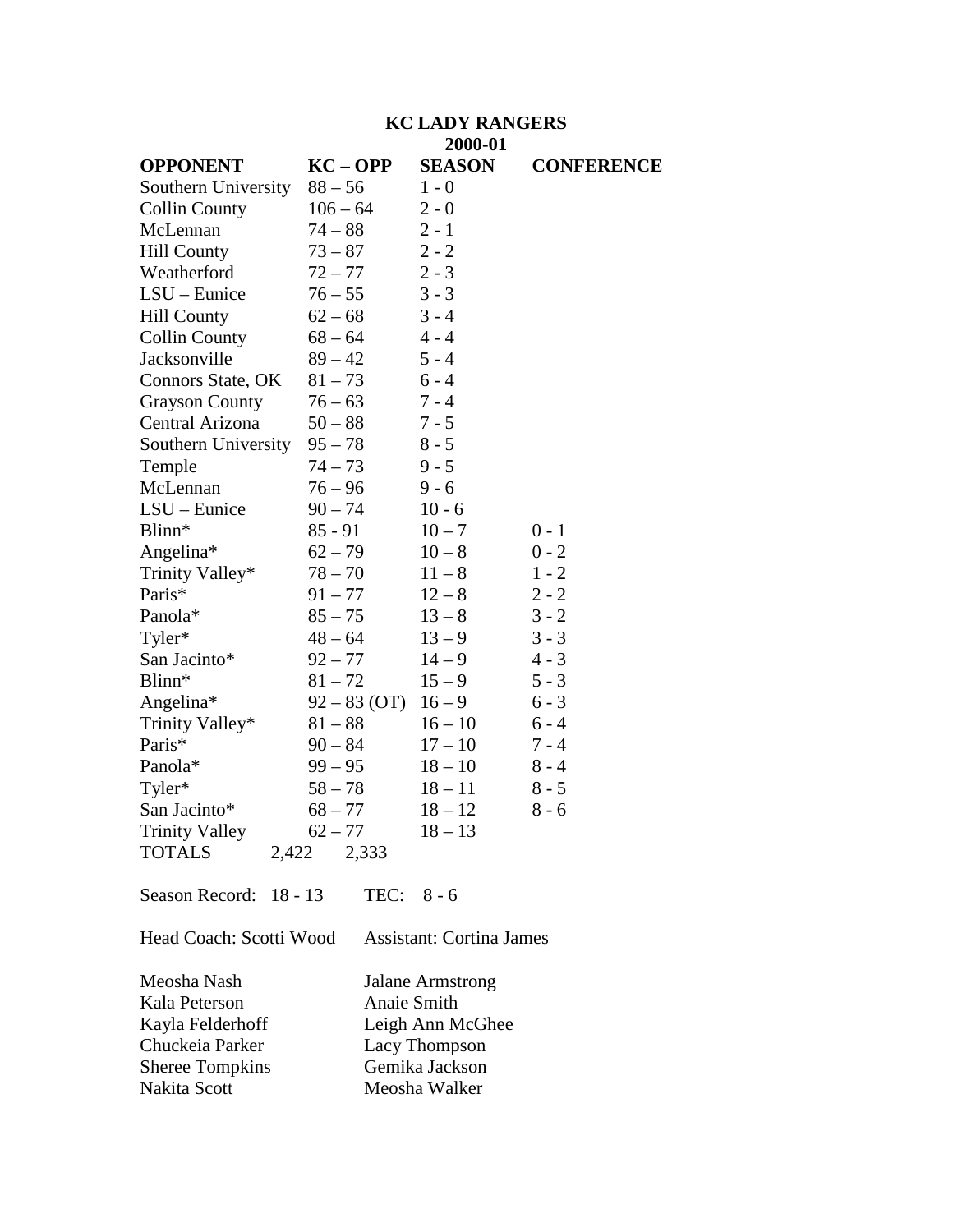|                       | <b>KC LADY RANGERS</b> |               |                    |  |  |
|-----------------------|------------------------|---------------|--------------------|--|--|
|                       |                        |               |                    |  |  |
| <b>OPPONENT</b>       | $KC - OPP$             | <b>SEASON</b> | <b>CONFERENCE</b>  |  |  |
| Southern University   | $97 - 55$              | $1 - 0$       |                    |  |  |
| McLennan              | $75 - 73$              | $2 - 0$       |                    |  |  |
| <b>Hill College</b>   | 74 - 78                | $2 - 1$       |                    |  |  |
| Eunice                | $83 - 65$              | $3 - 1$       |                    |  |  |
| Hill                  | $61 - 70$              | $3 - 2$       |                    |  |  |
| San Jacinto           | $90 - 88$              | $4 - 2$       | $1 - 0$            |  |  |
| Jacksonville          | $95 - 53$              | $5 - 2$       |                    |  |  |
| Temple                | $65 - 70$              | $5 - 3$       |                    |  |  |
| Eunice                | $97 - 74$              | $6 - 3$       |                    |  |  |
| Tyler                 | $60 - 82$              | $6 - 4$       | $1 - 1$            |  |  |
| Conners, OK           | $78 - 73$              | $7 - 4$       |                    |  |  |
| Mott                  | $88 - 54$              | $8 - 4$       |                    |  |  |
| Paris                 | $64 - 69$              | $8 - 5$       | $1 - 2$            |  |  |
| Temple                | $105 - 65$             | $9 - 5$       |                    |  |  |
| McLennan              | $68 - 61$              | $10 - 5$      |                    |  |  |
| <b>Blinn</b>          | $90 - 78$              | $11 - 5$      | $2 - 2$            |  |  |
| <b>Trinity Valley</b> | $81 - 87$              | $11 - 6$      | $2 - 3$            |  |  |
| Southern University   | (forfeit W)            | $12 - 6$      |                    |  |  |
| Angelina              | $62 - 65$              | $12 - 7$      | $2 - 4$            |  |  |
| Lon Morris            | $78 - 70$              | $13 - 7$      | $3 - 4$            |  |  |
| Panola                | $108 - 63$             | $14 - 7$      | $4 - 4$            |  |  |
| San Jacinto           | $102 - 70$             | $15 - 7$      | $5 - 4$            |  |  |
| Jacksonville          | $93 - 65$              | $16 - 7$      |                    |  |  |
| Lon Morris            | $93 - 60$              | $17 - 7$      | $6 - 4$            |  |  |
| Tyler                 | $76 - 67$              | $18 - 7$      | $7 - 4$            |  |  |
| Paris                 | $72 - 62$              | $19 - 7$      | $8 - 4$            |  |  |
| <b>Blinn</b>          | $88 - 69$              | $20 - 7$      | $9 - 4$            |  |  |
| <b>Trinity Valley</b> | $66 - 73$              | $20 - 8$      | $9 - 5$            |  |  |
| Angelina              | $81 - 82$              | $20 - 9$      | $9 - 6$            |  |  |
| Panola                | $106 - 59$             | $21 - 9$      | $10 - 6$           |  |  |
| Paris                 | $70 - 61$              | $22 - 9$      | (Regional Tourney) |  |  |
| <b>Trinity Valley</b> | $67 - 83$              | $22 - 10$     |                    |  |  |
| <b>TOTALS</b>         | 2,533<br>2,144         |               |                    |  |  |

| Season Record: 22-10    | Conference Record 10-6          |
|-------------------------|---------------------------------|
| Head Coach: Scotti Wood | <b>Assistant: Cortina James</b> |
| Alexandra Bowman        | Tomeka S. Beamon                |
| Jel-ani Armstrong       | Meosha Walker                   |
| Stephanie Evans         | Shanna McCollister              |
| Kayla Felderhoff        | Leigh Ann McGhee                |
| Chuckeia Parker         | <b>Sheree Tompkins</b>          |
| Gemika Jackson          | Nakita Scott                    |
| Tawana Simpson          |                                 |
|                         |                                 |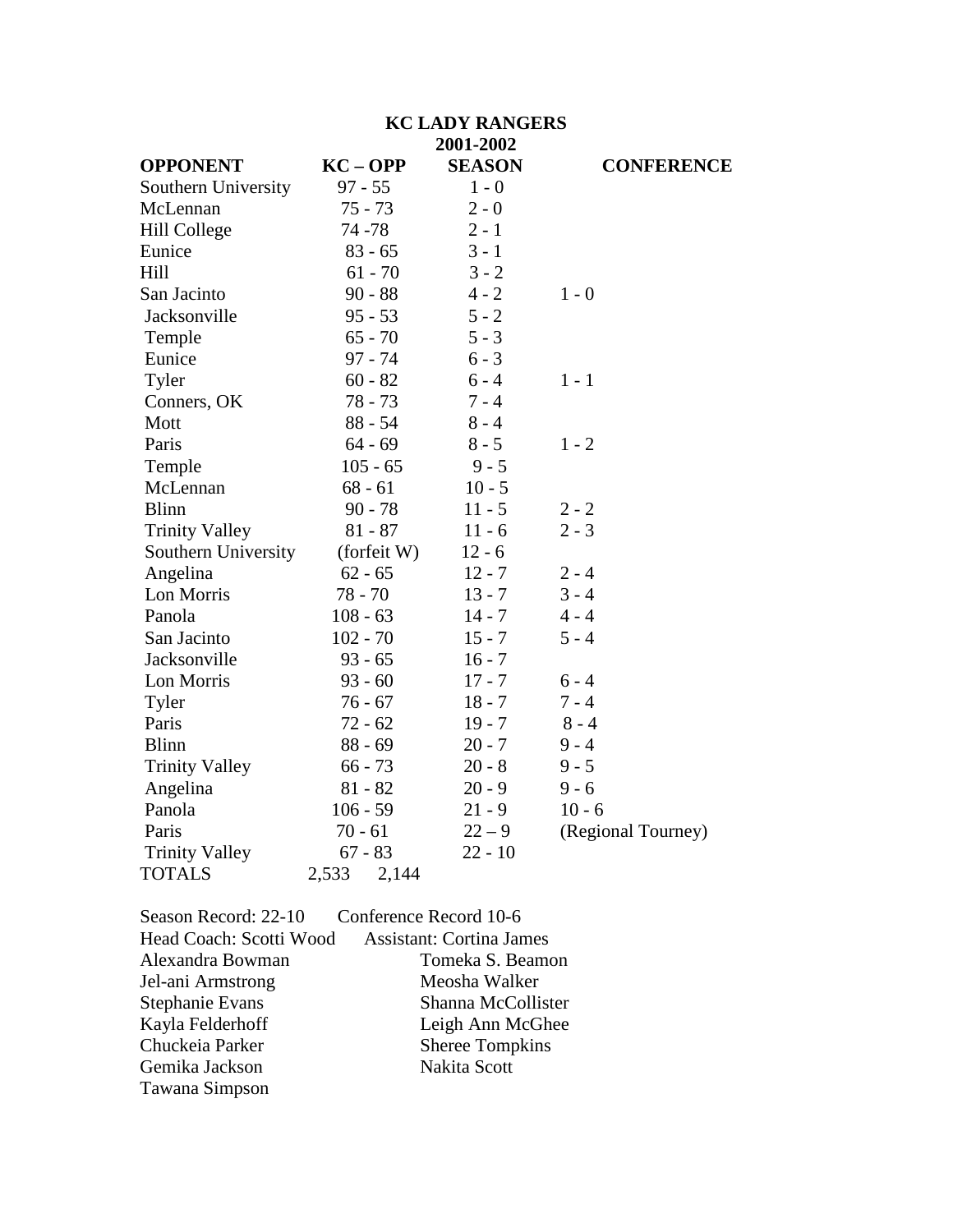## **KC LADY RANGERS 2002-03 OPPONENT KC – OPP SEASON CONFERENCE** Southwest Christian College 66 - 39 1 - 0 Hill College 78 - 65 2 - 0 Grayson 77 - 83 OT 2 - 1 Seminole 55 - 78 2 - 2 Southwest Christian 105 - 55 3 - 2 LSU-Eunice 81 - 46 4 - 2 Hill 102 - 70 5 - 2 San Jacinto College\* 94 - 63 6 - 2 1 - 0 Jacksonville College\*  $72 - 57$   $7 - 2$   $2 - 0$ Lon Morris College\*  $101 - 53$   $8 - 2$   $3 - 0$ Paris Junior College\*  $57 - 55$  9 - 2 4 - 0 Tyler Junior College\* 73 - 75 9 - 3 4 - 1 lobe Inst.<br>
Midland College 75 - 74 10 - 4 Midland College 75 - 74 10 - 4 McLennan 70 - 76 10 - 5 Hill College 101 - 82 11 - 5 Blinn College\* 74 - 63 12 - 5 5 - 1 Trinity Valley  $CC^*$  64 - 80 12 - 6 5 - 2 LSU Eunice 93 - 54 13 - 6 Angelina College\* 60 - 67 13 - 7 5 - 3 Panola College\* 107 - 68 14 - 7 6 - 3 San Jacinto College (North)\*  $85 - 89$  14 - 8 6 - 4 Jacksonville College\*  $89 - 67$  15 - 8 7 - 4 Lon Morris College\*  $77 - 64$  16 - 8 8 - 4 Tyler Junior College\*  $66 - 71$  16 - 9 8 - 5 Paris Junior College\* 62 - 70 16 - 10 8 - 6 Blinn College\* 58 - 53 17 - 10 9 - 6 Trinity Valley CC\* 58 -88 17 - 11 9 - 7 Angelina College\* 73 - 58 18 - 11 10 -7 Panola College\* 96 - 72 19 - 11 11- 7 Paris 2013 19 - 12 (Regional Tourney) TOTALS 2,424 2,080 Head Coach: Scotti Wood Assistant Coach: Contina James Season: 19-12 TEC 11-7 Alex Bowman Tradawn Short Stephanie Evans Sheresse Council Carita Alander Rikka Lehtonen Shanna MCCollister Natalie Kizzee Nikki Hall Melissa Bratton Alicia Johnson Erica Grant Manager: Lilly McCollister, Tenaha and Manager: Amy Baxter, West Rusk

Co-Freshman of Year, All-Region - Melissa Bratton; All-Region and All-Conference

Melissa Bratton and Alex Bowman. HM All-TEC Natalle Kizzee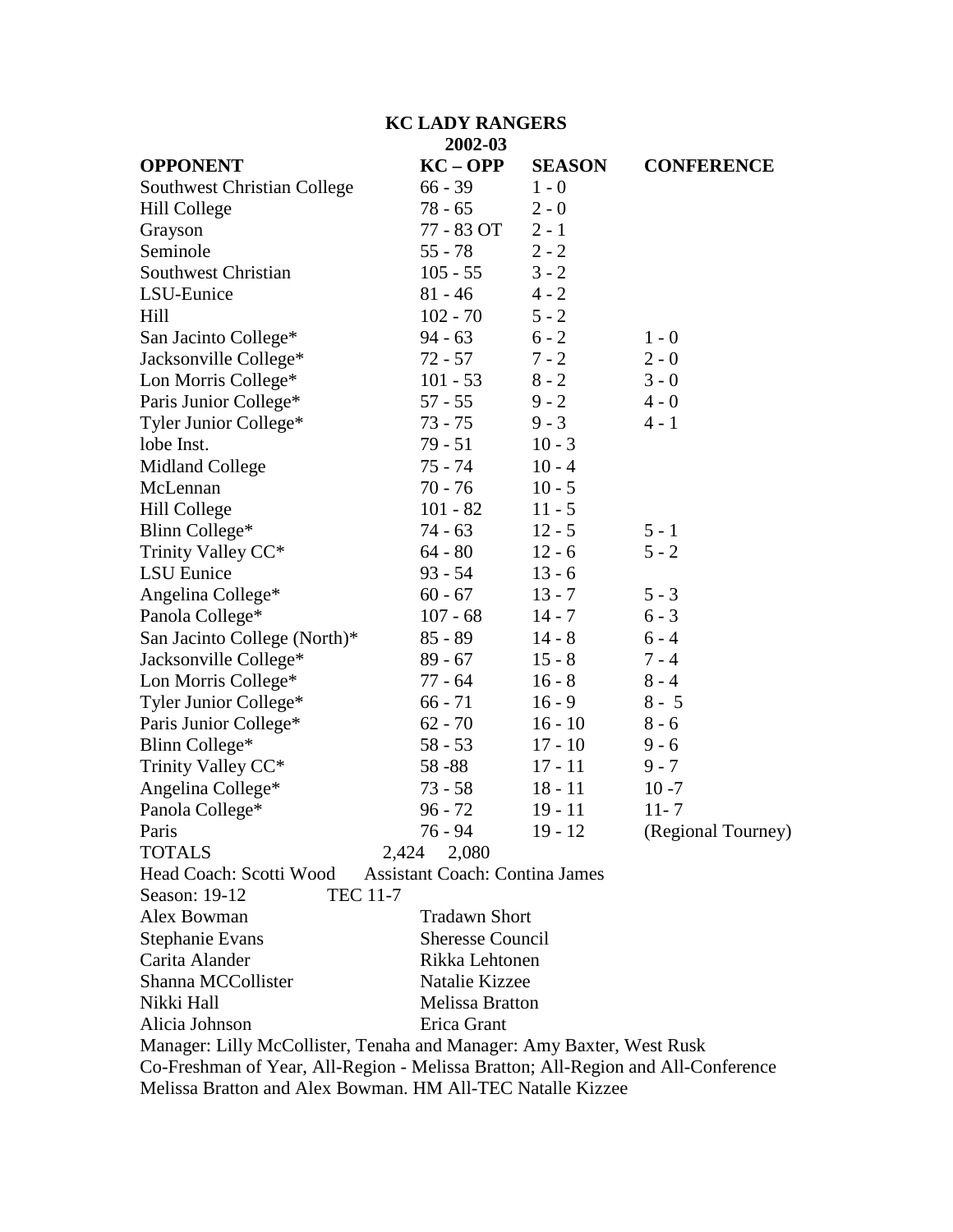## **KC LADY RANGERS 2003-04**

| <b>OPPONENT</b>        | $KC - OPP$     | <b>SEASON</b> | <b>CONFERENCE</b> |
|------------------------|----------------|---------------|-------------------|
| Eastern Oklahoma       | 72 - 97        | $0 - 1$       |                   |
| <b>Grayson County</b>  | $66 - 71$      | $0 - 2$       |                   |
| Northeast Mississippi  | $64 - 76$      | $0 - 3$       |                   |
| LSU-Eunice Eunice, LA  | $84 - 74$      | $1 - 3$       |                   |
| LeTourneau JV          | $143 - 87$     | $2 - 3$       |                   |
| <b>Hill College</b>    | $85 - 77$      | $3 - 3$       |                   |
| <b>Grayson County</b>  | $69 - 67$      | $4 - 3$       |                   |
| San Jacinto*           | $66 - 59$      | $5 - 3$       | $1 - 0$           |
| Paris*                 | $75 - 72$      | $6 - 3$       | $2 - 0$           |
| LSU Eunice             | $95 - 58$      | $7 - 3$       |                   |
| Angelina*              | $75 - 72$      | $8 - 3$       | $3 - 0$           |
| Blinn*                 | $70 - 73$      | $8 - 4$       | $3 - 1$           |
| McLennan               | $62 - 72$      | $8 - 5$       |                   |
| Odessa                 | $70 - 80$      | $8 - 6$       |                   |
| Southwestern Christian | $89 - 59$      | $9 - 6$       |                   |
| Panola*                | $65 - 75$      | $9 - 7$       | $3 - 2$           |
| Tyler*                 | $88 - 92$      | $9 - 8$       | $3 - 3$           |
| Jacksonville*          | $91 - 60$      | $10 - 8$      | $4 - 3$           |
| Lon Morris*            | $69 - 61$      | $11 - 8$      | $5 - 3$           |
| Trinity Valley*        | $47 - 95$      | $11 - 9$      | $5 - 4$           |
| San Jacinto*           | $93 - 83$      | $12 - 9$      | $6 - 4$           |
| Paris*                 | $75 - 58$      | $13 - 9$      | $7 - 4$           |
| Angelina*              | $59 - 65$      | $13 - 10$     | $7 - 5$           |
| Blinn*                 | $83 - 80$ (OT) | $14 - 10$     | $8 - 5$           |
| Panola*                | $69 - 89$      | $14 - 11$     | $8 - 6$           |
| Tyler*                 | $60 - 74$      | $14 - 12$     | $8 - 7$           |
| Jacksonville*          | $80 - 50$      | $15 - 12$     | $9 - 7$           |
| Lon Morris*            | $53 - 56$      | $15 - 13$     | $9 - 8$           |
| Trinity Valley*        | $68 - 96$      | $15 - 14$     | $9 - 9$           |
| Panola                 | $81 - 77$ (OT) | $16 - 14$     |                   |
| <b>Trinity Valley</b>  | $109 - 73$     | $16 - 15$     |                   |
| <b>TOTALS</b><br>2,375 | 2,278          |               |                   |

Season:  $16 - 15$  Conference  $9 - 9$ 

| Head Coach: Contina James                                          | Asst. Coach: Holly Sartor |
|--------------------------------------------------------------------|---------------------------|
| Alicia Johnson                                                     | Erica Grant               |
| Kita Brown                                                         | <b>Tradawn Short</b>      |
| Carita Alander                                                     | <b>Melissa Bratton</b>    |
| Nikki Hall                                                         | Natalie Kizzee            |
| Crystal Johnson                                                    | Riikka Lehtonen           |
| Candice McCarty                                                    |                           |
| Honors: Natalie Kizzee and Melissa Bratton, All-Region and All-TEC |                           |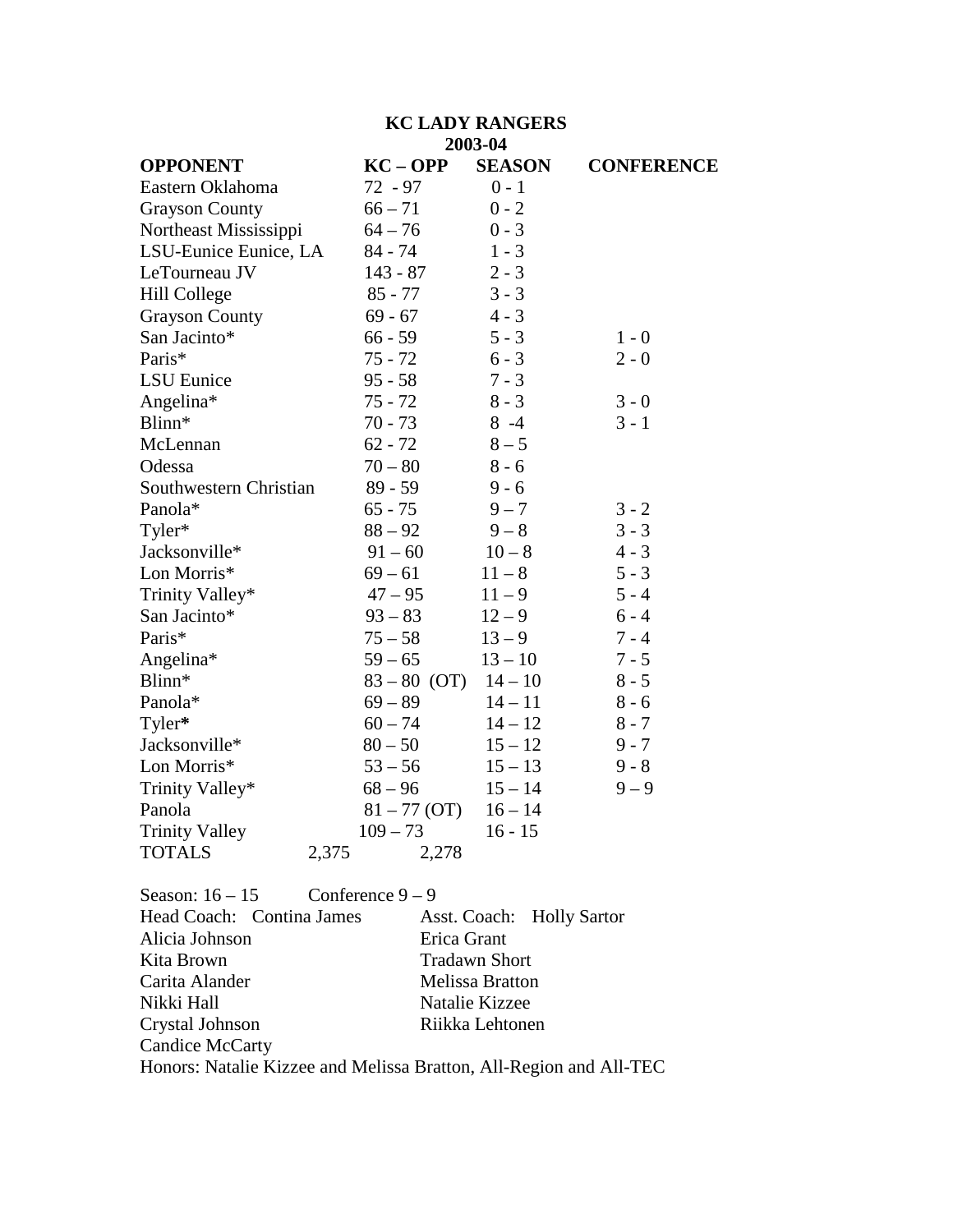### **KC LADY RANGERS 2004-05**

| <b>OPPONENT</b>            |       | $KC - OPP$     | <b>SEASON</b> | <b>CONFERENCE</b> |
|----------------------------|-------|----------------|---------------|-------------------|
| Eastern Oklahoma           |       | $41 - 66$      | $0 - 1$       |                   |
| Odessa                     |       | $56 - 66$      | $0 - 2$       |                   |
| Murray State, OK           |       | $103 - 71$     | $1 - 2$       |                   |
| Weatherford                |       | $47 - 63$      | $1 - 3$       |                   |
| <b>Faulkner State</b>      |       | $70 - 39$      | $2 - 3$       |                   |
| Northeast Mississippi      |       | $69 - 93$      | $2 - 4$       |                   |
| Louisiana All-Stars        |       | $61 - 32$      | $3 - 4$       |                   |
| Southern                   |       | $72 - 78$ (OT) | $3 - 5$       |                   |
| San Jacinto*               |       | $76 - 66$      | $4 - 5$       | $1 - 0$           |
| Paris*                     |       | $74 - 72$ (OT) | $5 - 5$       | $2 - 0$           |
| Angelina*                  |       | $70 - 74$      | $5 - 6$       | $2 - 1$           |
| Blinn*                     |       | $68 - 69$      | $5 - 7$       | $2 - 2$           |
| <b>Southwest Christian</b> |       | $82 - 40$      | $6 - 7$       |                   |
| Temple                     |       | $62 - 61$      | $7 - 7$       |                   |
| Panola*                    |       | $76 - 97$      | $7 - 8$       | $2 - 3$           |
| Tyler*                     |       | $58 - 96$      | $7 - 9$       | $2 - 4$           |
| Jacksonville*              |       | $64 - 62$      | $8 - 9$       | $3 - 4$           |
| Lon Morris*                |       | $69 - 65$      | $9 - 9$       | $4 - 4$           |
| Trinity Valley*            |       | $61 - 105$     | $9 - 10$      | $4 - 5$           |
| San Jacinto*               |       | $49 - 62$      | $9 - 11$      | $4 - 6$           |
| Paris*                     |       | $77 - 57$      | $10 - 11$     | $5 - 6$           |
| <b>LSU</b> Eunice          |       | $73 - 88$      | $10 - 12$     |                   |
| Angelina*                  |       | $79 - 93$      | $10 - 13$     | $5 - 7$           |
| Blinn*                     |       | $71 - 80$      | $10 - 14$     | $5 - 8$           |
| Panola*                    |       | $86 - 95$      | $10 - 15$     | $5 - 9$           |
| Tyler*                     |       | 74 - 86        | $10 - 16$     | $5 - 10$          |
| Jacksonville*              |       | $68 - 60$      | $11 - 16$     | $6 - 10$          |
| Lon Morris*                |       | $41 - 80$      | $11 - 17$     | $6 - 11$          |
| Trinity Valley*            |       | $54 - 101$     | $11 - 18$     | $6 - 12$          |
| <b>TOTALS</b>              | 1,951 | 2,146          |               |                   |

Season Record 11 – 18; TEC Record 6-12

Coach Contina James Assistant: Brad Tindel

Janiya Bellard Dominique Brown Nikki Hall Erica Henderson<br>Suzette Jackson Crystal Johnson Suzette Jackson<br>
Monique Lane<br>
Candice McCarty Clarissa Ricks Savannah Thompson

Candice McCarty<br>Tina Roebuck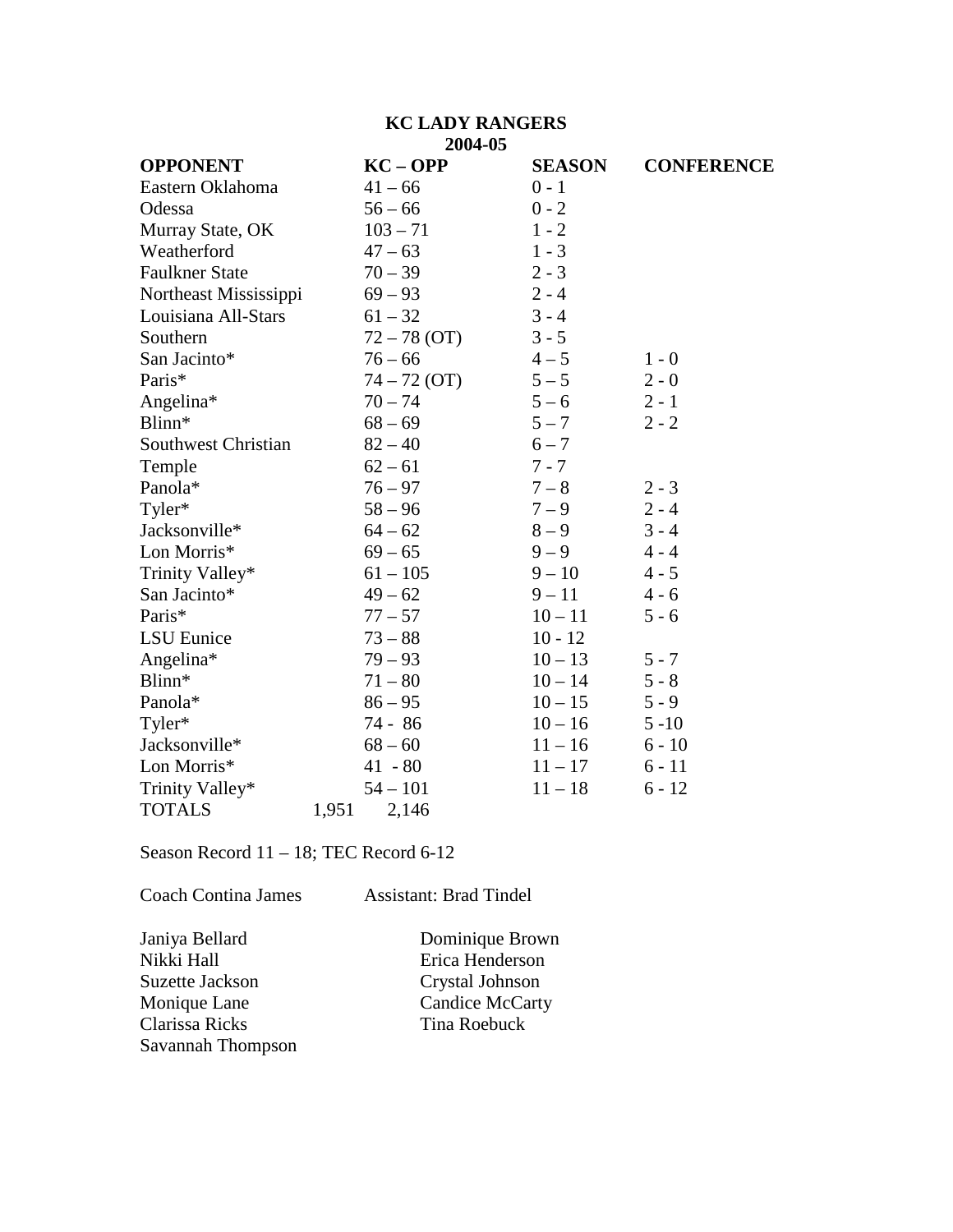#### **KC LADY RANGERS 2005-06**

|                                   |                    | $4000 - 00$         |                   |
|-----------------------------------|--------------------|---------------------|-------------------|
| <b>OPPONENT</b>                   | $KC - OPP$         | <b>SEASON</b>       | <b>CONFERENCE</b> |
| Eastern Oklahoma                  | $68 - 88$          | $0 - 1$             |                   |
| Connors, Okla.                    | $78 - 74$          | $1 - 1$             |                   |
| Fort Smith, Ark.                  | $73 - 75$          | $1 - 2$             |                   |
| <b>Dallas Diesel</b>              | $84 - 86$          | $1 - 3$             |                   |
| Connors, Okla.                    | $81 - 67$          | $2 - 3$             |                   |
| Hill                              | $80 - 67$          | $3 - 3$             |                   |
| McLennan                          | $77 - 76(OT)$      | $4 - 3$             |                   |
| Panola*                           | 106-112 (OT) $4-4$ |                     | $0 - 1$           |
| Lon Morris*                       | $77 - 84$          | $4 - 5$             | $0 - 2$           |
| Tyler*                            | $53 - 85$          | $4 - 6$             | $0 - 3$           |
| Blinn*                            | $73 - 70$          | $5 - 6$             | $1 - 3$           |
| Southwest Christian               | $66 - 53$          | $6 - 6$             |                   |
| McLennan                          | $76 - 84$          | $6 - 7$             |                   |
| Eastern Oklahoma                  | $59 - 62$          | $6 - 8$             |                   |
| San Jacinto*                      | $103 - 79$         | $7 - 8$             | $2 - 3$           |
| Angelina*                         | $76 - 75$          | $8-8$               | $3 - 3$           |
| Paris*                            | $92 - 95$          | $8 - 9$             | $3 - 4$           |
| Trinity Valley*                   | $54 - 91$          | $8 - 10$            | $3 - 5$           |
| Jacksonville*                     | $67 - 71$          | $8 - 11$            | $3 - 6$           |
| Panola*                           | $80 - 67$          | $9 - 11$            | $4 - 6$           |
| Lon Morris*                       | $80 - 87$          | $9 - 12$            | $4 - 7$           |
| Tyler*                            | $66 - 83$          | $9 - 13$            | $4 - 8$           |
| Blinn*                            | $57 - 55$          | $10 - 13$           | $5 - 8$           |
| San Jacinto*                      | $95 - 84$          | $11 - 13$           | $6 - 8$           |
| Angelina*                         | $72 - 77$          | $11 - 14$           | $6 - 9$           |
| Paris*                            | $69 - 74$          | $11 - 15$           | $6 - 10$          |
| Trinity Valley*                   | $80 - 112$         | $11 - 16$           | $6 - 11$          |
| Jacksonville*                     | $97 - 81$          | $12 - 16$           | $7 - 11$          |
| <b>TOTALS</b>                     | 2,139<br>2,214     |                     |                   |
| $12 - 16$<br><b>Season Record</b> |                    | TEC Record $7 - 11$ |                   |
|                                   |                    |                     |                   |

Coach: Cortina James Assistant: Brad Tindel

Dominique Brown Kirby Myers<br>
Savannah Thompson Josilyn Wilkes Savannah Thompson<br>Candice McCarty Candice McCarty<br>
Erica Henderson<br>
Keturah Spotwoo Ashlee Anderson<br>Tilmila Martin

Keturah Spotwood<br>Adonna Weaver Kristen McBride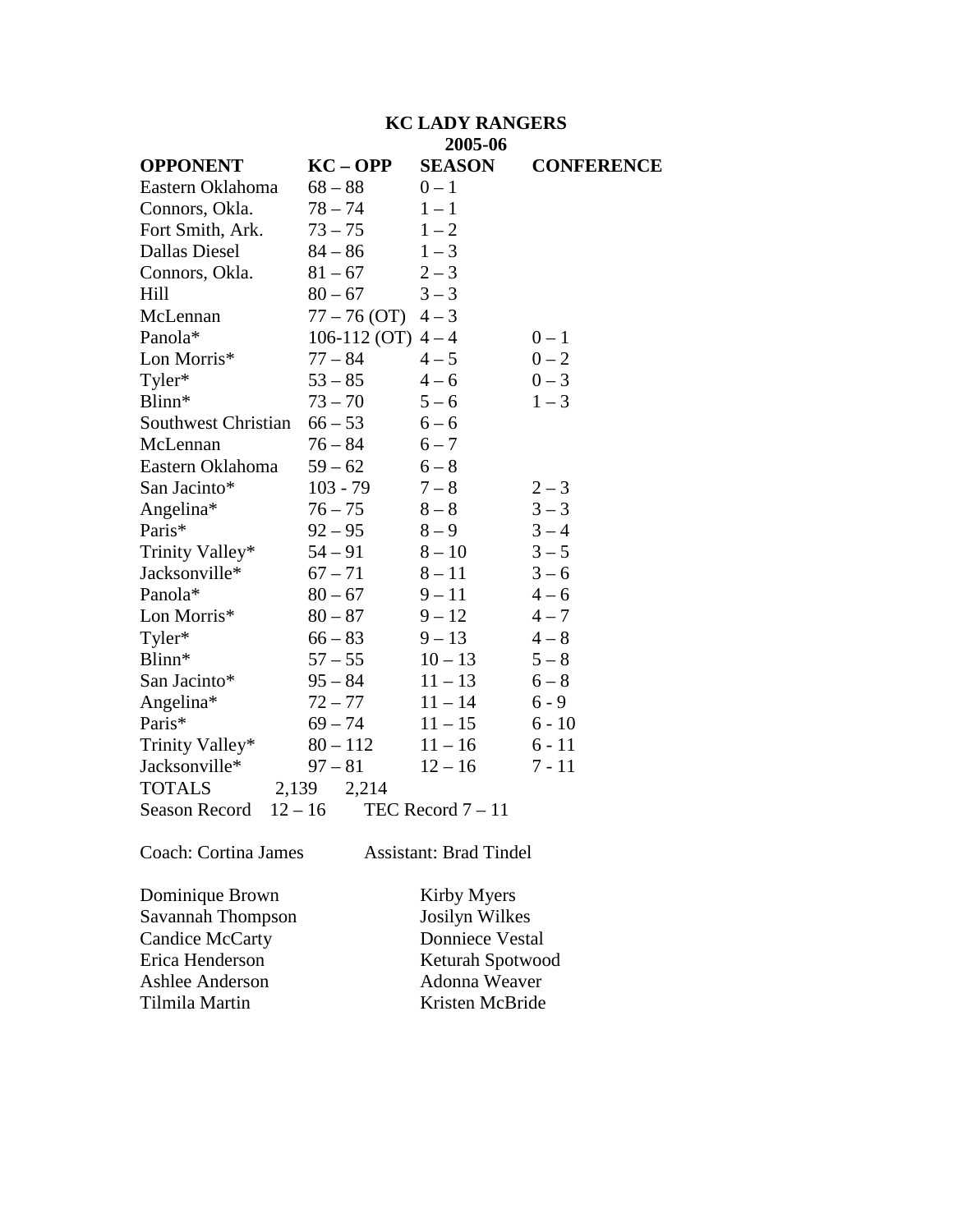|                                                                                         | <b>KC LADY RANGERS</b><br>2006-07 |                                                                                      |                   |
|-----------------------------------------------------------------------------------------|-----------------------------------|--------------------------------------------------------------------------------------|-------------------|
| <b>OPPONENT</b>                                                                         | $KC - OPP$                        | <b>SEASON</b>                                                                        | <b>CONFERENCE</b> |
| Southern La.                                                                            | $64 - 58$                         | $1 - 0$                                                                              |                   |
| Ranger                                                                                  | $82 - 39$                         | $2 - 0$                                                                              |                   |
| <b>Grayson County</b>                                                                   | $65 - 52$                         | $3 - 0$                                                                              |                   |
| <b>Dallas Diesel</b>                                                                    | $80 - 68$                         | $4 - 0$                                                                              |                   |
| Panola*                                                                                 | $73 - 76$                         | $4 - 1$                                                                              | $0 - 1$           |
| Odessa College                                                                          | $50 - 65$                         | $4 - 2$                                                                              |                   |
| <b>NE Colorado</b>                                                                      | $56 - 60$                         | $4 - 3$                                                                              |                   |
| <b>Western Texas</b>                                                                    | $58 - 40$                         | $5 - 3$                                                                              |                   |
| Lon Morris*                                                                             | $66 - 49$                         | $6 - 3$                                                                              | $1 - 1$           |
| Tyler *                                                                                 | $55 - 61$                         | $6 - 4$                                                                              | $1 - 2$           |
| Blinn <sup>*</sup>                                                                      | $59 - 68$                         | $6 - 5$                                                                              | $1 - 3$           |
| Southern La.                                                                            | $56 - 54$                         | $7 - 5$                                                                              |                   |
| <b>Grayson County</b>                                                                   | $41 - 36$                         | $8 - 5$                                                                              |                   |
| <b>Collin County</b>                                                                    | $57 - 59$ (OT)                    | $8 - 6$                                                                              |                   |
| San Jacinto *                                                                           | $77 - 79$                         | $8 - 7$                                                                              | $1 - 4$           |
| Angelina *                                                                              | $71 - 74$                         | $8 - 8$                                                                              | $1 - 5$           |
| Paris <sup>*</sup>                                                                      | $50 - 39$                         | $9 - 8$                                                                              | $2 - 5$           |
| Trinity Valley *                                                                        | $50 - 91$                         | $9 - 9$                                                                              | $2 - 6$           |
| Jacksonville *                                                                          | $71 - 51$                         | $10 - 9$                                                                             | $3 - 6$           |
| Panola *                                                                                | $47 - 78$                         | $10 - 10$                                                                            | $3 - 7$           |
| Lon Morris <sup>*</sup>                                                                 | $84 - 64$                         | $11 - 10$                                                                            | $4 - 7$           |
| Tyler *                                                                                 | $46 - 72$                         | $11 - 11$                                                                            | $4 - 8$           |
| Blinn <sup>*</sup>                                                                      | $59 - 68$                         | $11 - 12$                                                                            | $4 - 9$           |
| San Jacinto *                                                                           | $51 - 68$                         | $11 - 13$                                                                            | $4 - 10$          |
| Angelina *                                                                              | $48 - 62$                         | $11 - 14$                                                                            | $4 - 11$          |
| Paris *                                                                                 | $51 - 57$                         | $11 - 15$                                                                            | $4 - 12$          |
| Trinity Valley *                                                                        | $41 - 79$                         | $11 - 16$                                                                            | $4 - 13$          |
| Jacksonville *                                                                          | $70 - 85$                         | $11 - 17$                                                                            | $4 - 14$          |
| <b>TOTALS</b>                                                                           | 1,678<br>1,752                    |                                                                                      |                   |
| Season Record 11 - 17                                                                   |                                   | TEC Record 4 - 14                                                                    |                   |
| Coach: Roy Thomas                                                                       |                                   | <b>Assistant: Brad Tindel</b>                                                        |                   |
| Kirby Myers<br>Keturah Spotwood<br>Adonna Weaver<br><b>Brittney Davis</b><br>Aline Lino |                                   | Dana Alexander<br>LaJuana Banks<br>Armeka Brooks<br>Aminata Dieye<br>Jovana Petrovic |                   |

Adonna Weaver – All Conference

Kendra Venzant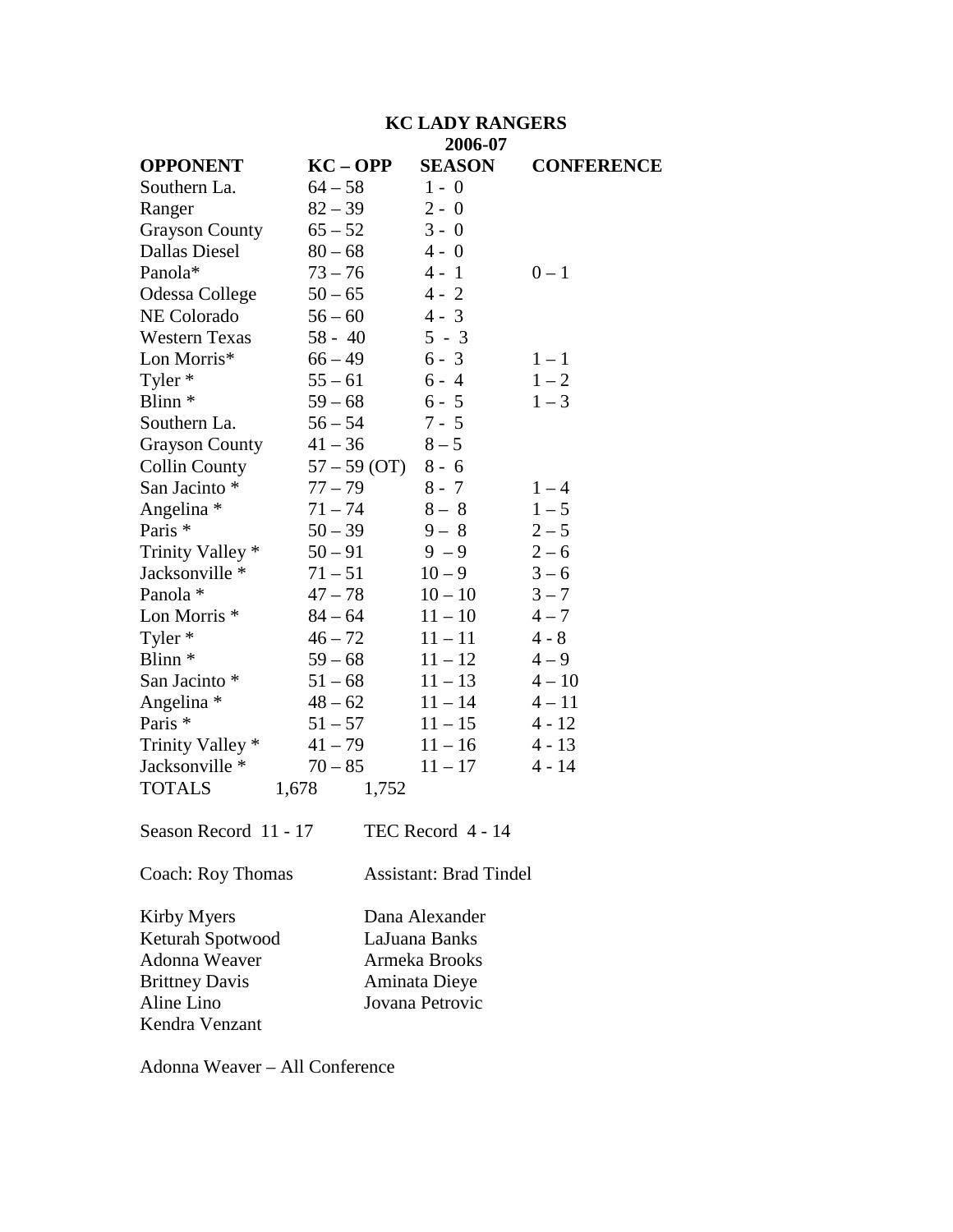## **KC LADY RANGERS 2007-08**

| <b>OPPONENT</b>          | $KC - OPP$                    | <b>SEASON</b> | <b>CONFERENCE</b> |  |
|--------------------------|-------------------------------|---------------|-------------------|--|
| Hill College             | $66 - 73$                     | $0 - 1$       |                   |  |
| McLennan CC              | 54 - 52                       | $1 - 1$       |                   |  |
| <b>Grayson County</b>    | $67 - 55$                     | $1 - 2$       |                   |  |
| Hill College             | $66 - 47$                     | $2 - 2$       |                   |  |
| Shorter                  | $84 - 44$                     | $3 - 2$       |                   |  |
| <b>Collin County</b>     | $68 - 54$                     | $4 - 2$       |                   |  |
| Blinn <sup>*</sup>       | $59 - 71$                     | $4 - 3$       | $0 - 1$           |  |
| Paris *                  | $62 - 51$                     | $5 - 3$       | $1-1$             |  |
| Angelina *               | $69 - 66$                     | $6 - 3$       | $2 - 1$           |  |
| Arkansas Baptist         | $65 - 63$                     | $7 - 3$       |                   |  |
| Southern University      | $64 - 61$                     | $8 - 3$       |                   |  |
| Trinity Valley *         | $50 - 65$                     | $8 - 4$       | $2 - 2$           |  |
| San Jacinto * (2 OT)     | $85 - 77$                     | $9 - 4$       | $3 - 2$           |  |
| Jacksonville *           | $47 - 53$                     | $9 - 5$       | $3 - 3$           |  |
| Tyler *                  | $70 - 80$                     | $9 - 6$       | $3 - 4$           |  |
| Panola*                  | $72 - 84$                     | $9 - 7$       | $3 - 5$           |  |
| Lon Morris*              | $60 - 66$                     | $9 - 8$       | $3 - 6$           |  |
| Blinn <sup>*</sup>       | $67 - 80$                     | $9 - 9$       | $3 - 7$           |  |
| Paris *                  | $59 - 63$                     | $9 - 10$      | $3 - 8$           |  |
| Angelina *               | $86 - 67$                     | $10 - 10$     | $4 - 8$           |  |
| Trinity Valley *         | $49 - 88$                     | $10 - 11$     | $4 - 9$           |  |
| San Jacinto *            | $58 - 68$                     | $10 - 12$     | $4 - 10$          |  |
| Jacksonville *           | $37 - 68$                     | $10 - 13$     | $4 - 11$          |  |
| Tyler $*(OT)$            | $63 - 64$                     | $10 - 14$     | $4 - 12$          |  |
| Panola *                 | $57 - 74$                     | $10 - 15$     | $4 - 13$          |  |
| Lon Morris <sup>*</sup>  | $89 - 64$                     | $11 - 15$     | $5 - 13$          |  |
| Season Record 11 - 15    | TEC Record 5 - 13             |               |                   |  |
| <b>Coach: Roy Thomas</b> | <b>Assistant: Brad Tindel</b> |               |                   |  |
| Jovanna Petrovic         | Kendra Venzant                |               |                   |  |
| Angela Brown             | Sylvia Hoffman                |               |                   |  |
| Vaughn Lightbourn        | Elisa Kea                     |               |                   |  |
| Keturah Spotwood         | LaJuana Banks                 |               |                   |  |
| <b>Brandi Cherry</b>     | Nakazi Glover                 |               |                   |  |
| Denetra Kellum           | Janea Henderson               |               |                   |  |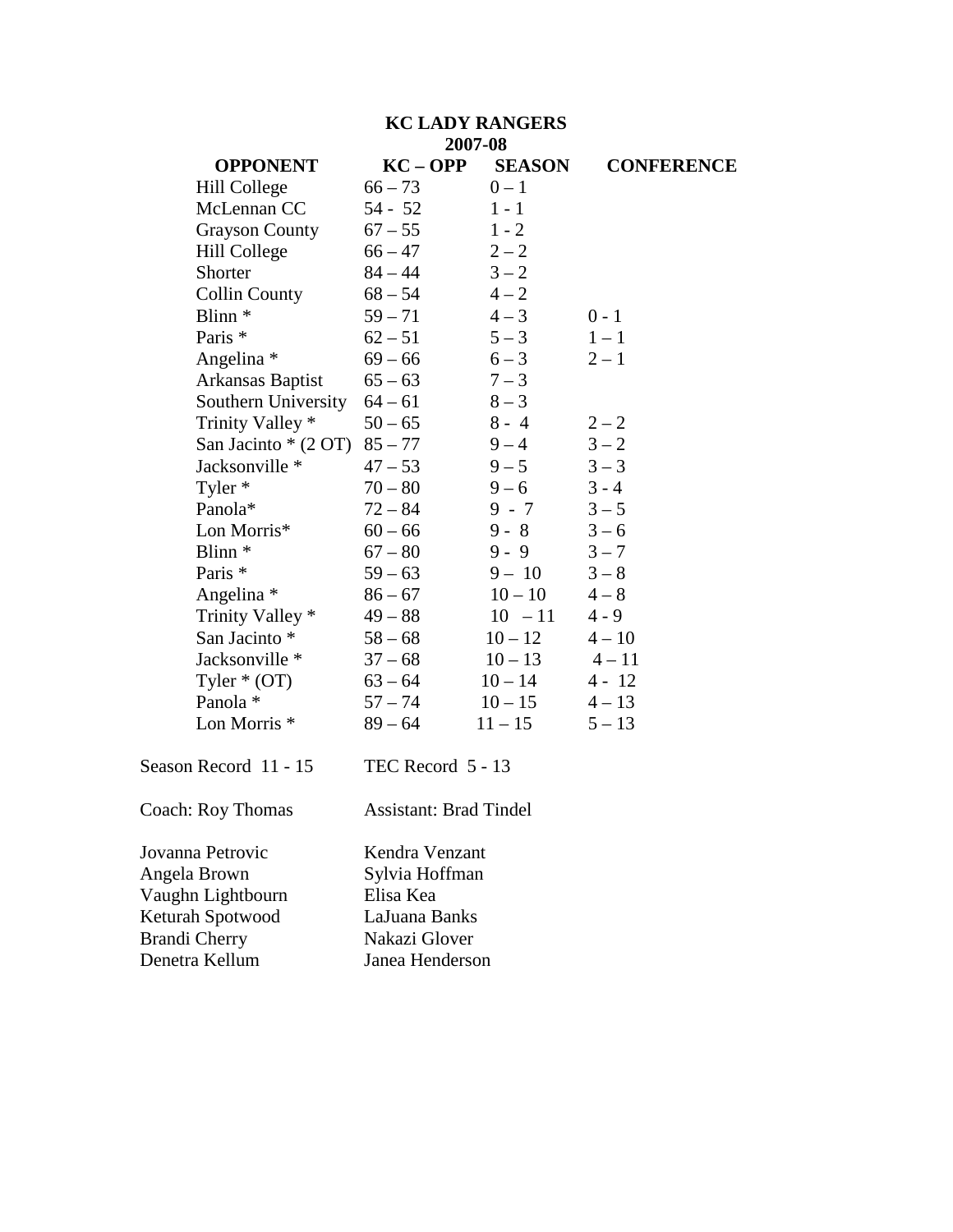## **KC LADY RANGERS 2008-09**

| <b>OPPONENT</b> | $KC - OPP$<br><b>SEASON</b> |          | <b>CONFERENCE</b> |
|-----------------|-----------------------------|----------|-------------------|
| $62 - 37$       | LeTourneau                  | $1 - 0$  |                   |
| $77 - 66$       | <b>Grayson County</b>       | $2 - 0$  |                   |
| $61 - 48$       | Southern La.                | $3 - 0$  |                   |
| $72 - 58$       | Arkansas Baptist            | $4 - 0$  |                   |
| $58 - 46$       | Collin County CC            | $5 - 0$  |                   |
| $65 - 56$       | <b>McLennan County</b>      | $6 - 0$  |                   |
| $71 - 72$       | Panola *                    | $6 - 1$  | $0 - 1$           |
| $84 - 54$       | San Jacinto *               | $7 - 1$  | $1 - 1$           |
| $73 - 65$       | Arkansas Baptist            | $8 - 1$  |                   |
| $40 - 60$       | Angelina *                  | $8 - 2$  | $1 - 2$           |
| $85 - 43$       | Ranger                      | $9 - 2$  |                   |
| $83 - 76$       | <b>Houston Jaguars</b>      | $10 - 2$ |                   |
| $81 - 61$       | Tyler *                     | $11 - 2$ | $2 - 2$           |
| $85 - 83(2 OT)$ | Trinity Valley *            | $12 - 2$ | $3 - 2$           |
| $68 - 70$       | Paris *                     | $12 - 3$ | $3 - 3$           |
| $69 - 66$ (OT)  | Lon Morris <sup>*</sup>     | $13 - 3$ | $4 - 3$           |
| $68 - 52$       | Jacksonville *              | $14 - 3$ | $5 - 3$           |
| $50 - 52$       | Blinn <sup>*</sup>          | $14 - 4$ | $5 - 4$           |
| $52 - 66$       | Angelina *                  | $14 - 5$ | $5 - 5$           |
| $76 - 63$       | San Jacinto *               | $15 - 5$ | $6 - 5$           |
| $65 - 61$       | Panola *                    | $16 - 5$ | $7 - 5$           |
| $69 - 57$       | Lon Morris <sup>*</sup>     | $17 - 5$ | $8 - 5$           |
| $74 - 55$       | Blinn <sup>*</sup>          | $18 - 5$ | $9 - 5$           |
| $98 - 92(2$ OT) | Tyler $*$                   | $19 - 5$ | $10 - 5$          |
| $45 - 70$       | Trinity Valley *            | $19 - 6$ | $10 - 6$          |
| $60 - 51$       | Paris *                     | $20 - 6$ | $11 - 6$          |
| $64 - 48$       | Jacksonville *              | $21 - 6$ | $12 - 6$          |
| $69 - 58(2$ OT) | Blinn (Regional)            | $22 - 6$ |                   |
| $83 - 70$       | Angelina (Regional)         | $23 - 6$ |                   |
| $46 - 58$       | TVCC (Regional)             | $23 - 7$ |                   |

Coach: Roy Thomas Assistant: Brad Tindel

Jamie Whitfield Danyell Oliver<br>
Camille Voitot Jennifer Varma Jennifer Varmall Debrielle Franklin Elise Kea Sylvia Hoffman<br>Denetra Kellum Ashley Baumgaertel Denetra Kellun<br>Ashley Ferrell Raven Jenkins Ashley Ferrell Jamae Henderson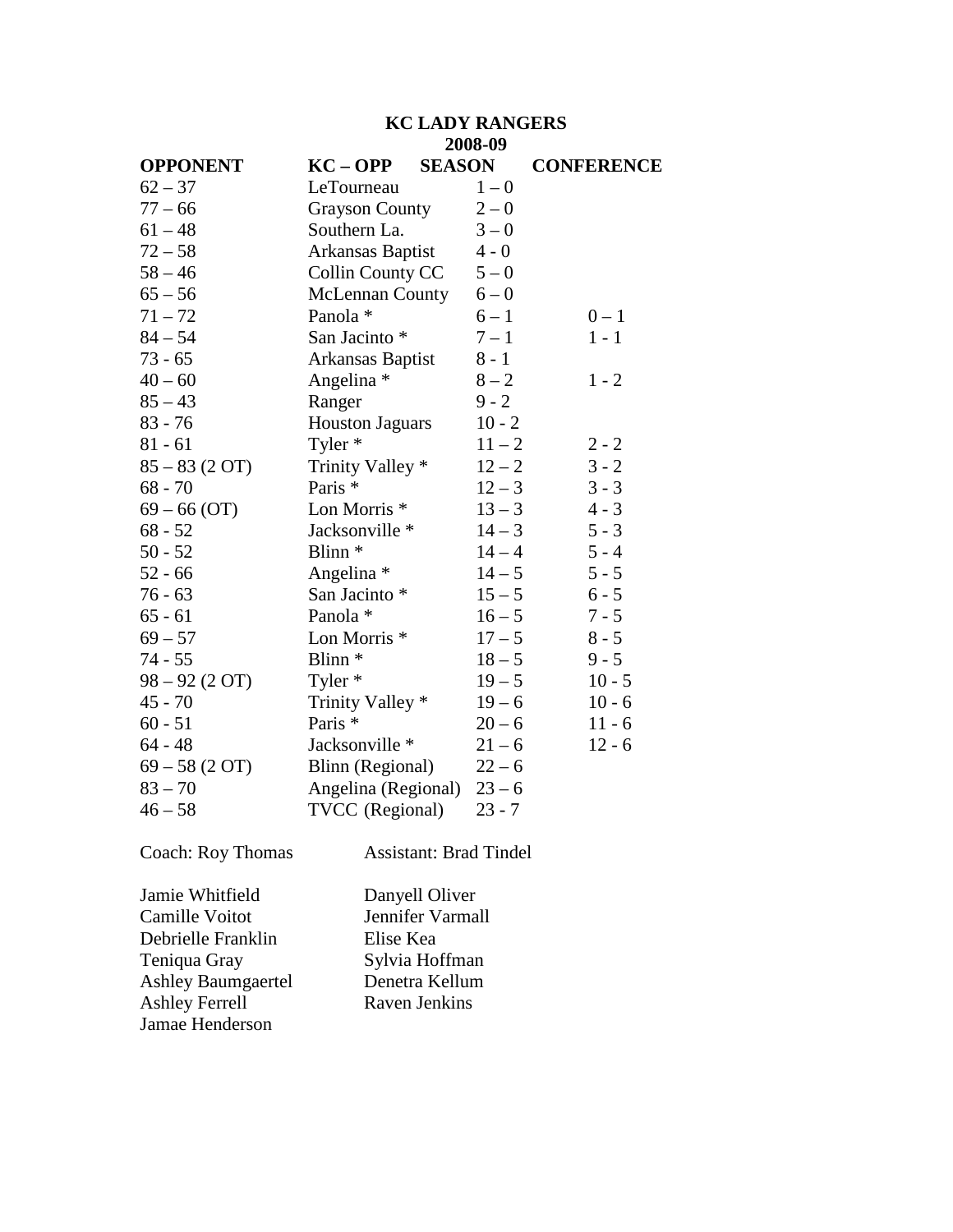|                                | <b>KC LADY RANGERS</b>  |                          |                   |  |
|--------------------------------|-------------------------|--------------------------|-------------------|--|
| <b>OPPONENT</b>                | $KC - OPP$              | 2009-10<br><b>SEASON</b> | <b>CONFERENCE</b> |  |
| Ranger                         | $67 - 53$               | $1 - 0$                  |                   |  |
| New Mexico                     | $77 - 73$               | $2 - 0$                  |                   |  |
| <b>Collin County</b>           | $85 - 76$               | $3 - 0$                  |                   |  |
| Arkansas Baptist               | $74 - 67$               | $4 - 0$                  |                   |  |
| Panola *                       | $63 - 52$               | $5 - 0$                  | $1 - 0$           |  |
| San Jacinto *                  | $58 - 62$               | $5 - 1$                  | $1 - 1$           |  |
| Arkansas Baptist               | $62 - 58$               | $6 - 1$                  |                   |  |
| Angelina *                     | $59 - 61$               | $6 - 2$                  | $1 - 2$           |  |
| Ranger                         | $57 - 49$               | $7 - 2$                  |                   |  |
| <b>Collin County</b>           | $81 - 72$               | $8 - 2$                  |                   |  |
| Tyler $*$                      | $63 - 60$               | $9 - 2$                  | $2 - 2$           |  |
| Trinity Valley *               | $56 - 55$               | $10 - 2$                 | $3 - 2$           |  |
| Paris *                        | $50 - 64$               | $10 - 3$                 | $3 - 3$           |  |
| Lon Morris <sup>*</sup>        | $74 - 67$               | $11 - 3$                 | $4 - 3$           |  |
| Jacksonville *                 | $76 - 58$               | $12 - 3$                 | $5 - 3$           |  |
| Blinn <sup>*</sup>             | $60 - 53$               | $13 - 3$                 | $6 - 3$           |  |
| Angelina * (3 OT)              | $73 - 70$               | $14 - 3$                 | $7 - 3$           |  |
| San Jacinto*                   | $83 - 54$               | $15 - 3$                 | $8 - 3$           |  |
| Panola *                       | $86 - 56$               | $16 - 3$                 | $9 - 3$           |  |
| Lon Morris <sup>*</sup>        | $73 - 75$               | $16 - 4$                 | $9 - 4$           |  |
| Blinn <sup>*</sup>             | $65 - 73$               | $16 - 5$                 | $9 - 5$           |  |
| Tyler *                        | $72 - 82$               | $16 - 6$                 | $9 - 6$           |  |
| Trinity Valley $*(OT)$ 66 – 70 |                         | $16 - 7$                 | $9 - 7$           |  |
| Paris *                        | $37 - 40$               | $16 - 8$                 | $9 - 8$           |  |
| Jacksonville *                 | $77 - 63$               | $17 - 8$                 | $10 - 8$          |  |
| Paris (Regional)               | $51 - 55$               | $17 - 9$                 |                   |  |
| $\overline{ }$                 | $\sim$ $\sim$<br>$\sim$ |                          |                   |  |

Season  $17 - 9$  Conference  $10 - 8$ 

Coach: Roy Thomas Assistant: Brad Tindel

Jamie Whitfield Danyell Oliver Lil Abrei Abril Wright<br>Rashida Young Jah-Leah Ellis Rashida Young Raven Jenkins

Camille Voitot Jennifer Varmall Kiera Scott Alexis Andrews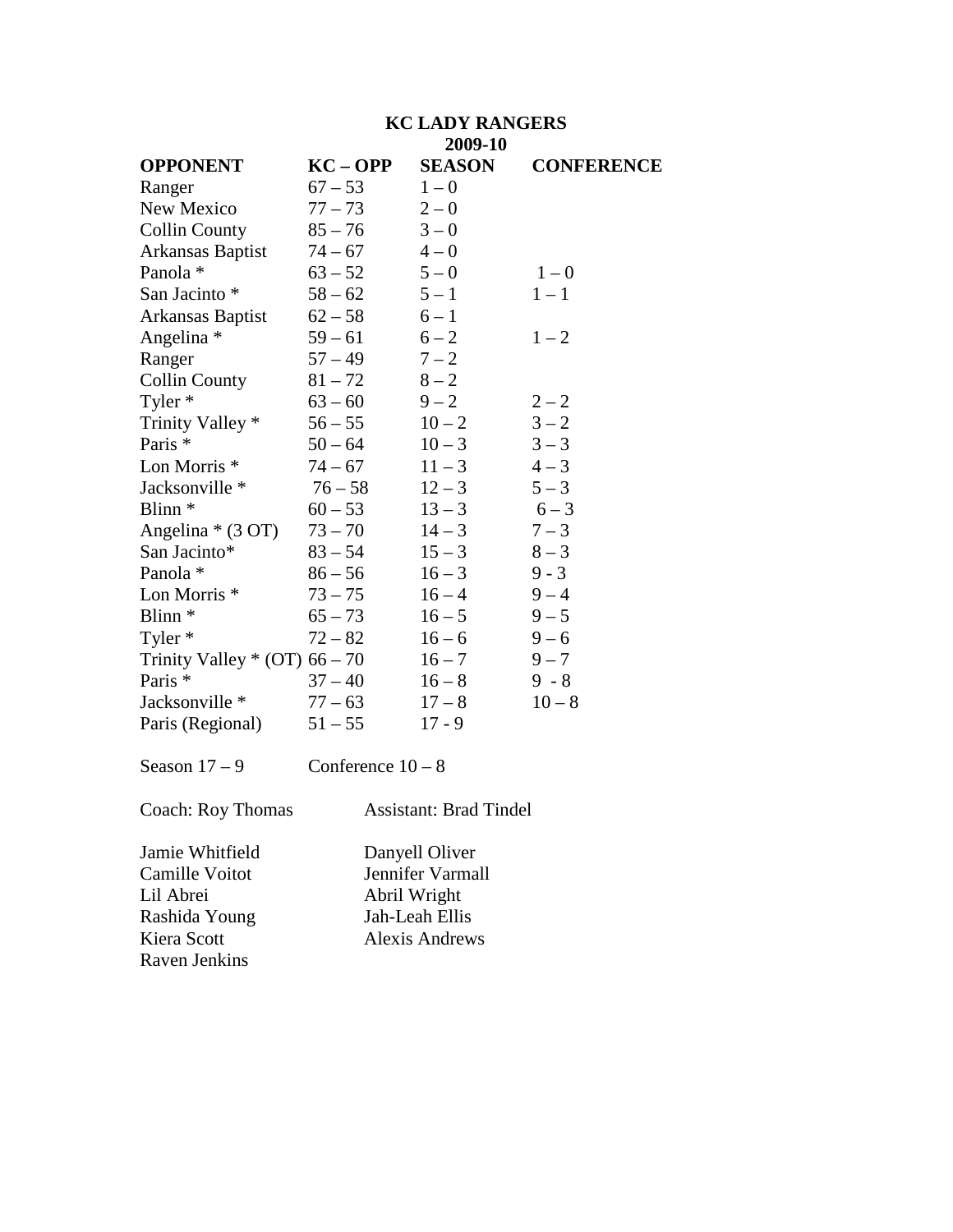|                                 | <b>KC LADY RANGERS</b> |               |                   |  |  |
|---------------------------------|------------------------|---------------|-------------------|--|--|
|                                 | $2010 - 11$            |               |                   |  |  |
| <b>OPPONENT</b>                 | $KC - OPP$             | <b>SEASON</b> | <b>CONFERENCE</b> |  |  |
| McLennan CC                     | $62 - 44$              | $1 - 0$       |                   |  |  |
| <b>Collin County</b>            | $62 - 38$              | $2 - 0$       |                   |  |  |
| Temple                          | $72 - 47$              | $3 - 0$       |                   |  |  |
| <b>Shreveport Sting</b>         | $84 - 39$              | $4 - 0$       |                   |  |  |
| <b>Grayson County</b>           | $42 - 62$              | $4 - 1$       |                   |  |  |
| Panola *                        | $86 - 48$              | $5 - 1$       | $1 - 0$           |  |  |
| <b>Shreveport Sting</b>         | $75 - 51$              | $6 - 1$       |                   |  |  |
| Lon Morris <sup>*</sup>         | $69 - 61$              | $7 - 1$       | $2 - 0$           |  |  |
| Trinity Valley *                | $52 - 73$              | $7 - 2$       | $2 - 1$           |  |  |
| Southern University             | $83 - 68$              | $8 - 2$       |                   |  |  |
| Ranger                          | $57 - 48$              | $9 - 2$       |                   |  |  |
| Blinn <sup>*</sup>              | $68 - 60$              | $10 - 2$      | $3 - 1$           |  |  |
| Tyler *                         | $64 - 61$              | $11 - 2$      | $4 - 1$           |  |  |
| Paris <sup>*</sup>              | $36 - 29$              | $12 - 2$      | $5 - 1$           |  |  |
| Angelina *                      | $85 - 69$              | $13 - 2$      | $6 - 1$           |  |  |
| Jacksonville *                  | $65 - 46$              | $14 - 2$      | $7 - 1$           |  |  |
| San Jacinto *                   | $71 - 59$              | $15 - 2$      | $8-1$             |  |  |
| Lon Morris <sup>*</sup>         | $53 - 47$              | $16 - 2$      | $9 - 1$           |  |  |
| Angelina *                      | $82 - 88$              | $16 - 3$      | $9 - 2$           |  |  |
| Jacksonville *                  | $78 - 54$              | $17 - 3$      | $10 - 2$          |  |  |
| Panola *                        | $71 - 54$              | $18 - 3$      | $11 - 2$          |  |  |
| San Jacinto *                   | $79 - 48$              | $19 - 3$      | $12 - 2$          |  |  |
| Trinity Valley *                | $55 - 71$              | $19 - 4$      | $12 - 3$          |  |  |
| Blinn <sup>*</sup>              | $59 - 66$              | $19 - 5$      | $12 - 4$          |  |  |
| Tyler *                         | $55 - 70$              | $19 - 6$      | $12 - 5$          |  |  |
| Paris *                         | $41 - 46$              | $19 - 7$      | $12 - 6$          |  |  |
| Lon Morris (Regional) $68 - 71$ |                        | $19 - 8$      |                   |  |  |

Season  $19 - 8$  Conference  $12 - 6$ 

Coach: Roy Thomas Assistant: Brad Tindel

Keira Phipps Jasmine Davis<br>Lil Abreu Abril Wright Abril Wright<br>Jah-Leah Ellis Rashida Young Alexis Andrews Tangekur Payne<br>
Malesha Petterson Bianca McGee Malesha Petterson<br>
Alexis Johnson<br>
Bianca Brown Alexis Johnson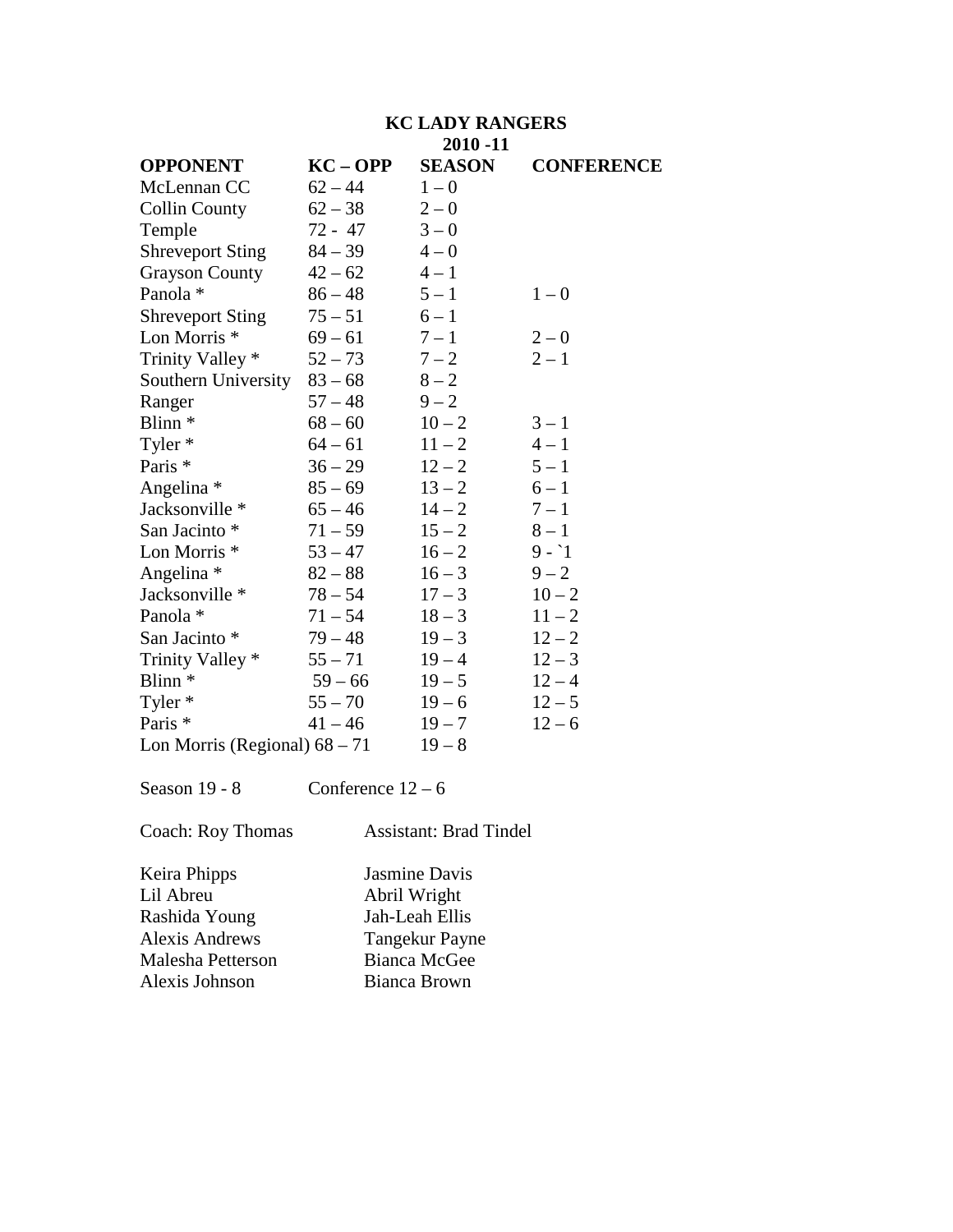# **KC LADY RANGERS**

|                                |    |      | 2011-12       |                   |
|--------------------------------|----|------|---------------|-------------------|
| <b>OPPONENT</b>                | KC | OPP. | <b>SEASON</b> | <b>CONFERENCE</b> |
| McLennan CC                    | 63 | 45   | $1 - 0$       |                   |
| Southern University            | 59 | 40   | $2 - 0$       |                   |
| <b>Collin County</b>           | 66 | 56   | $3 - 0$       |                   |
| Odessa                         | 53 | 58   | $3 - 1$       |                   |
| Weatherford                    | 64 | 85   | $3 - 2$       |                   |
| Southern University            | 62 | 57   | $4 - 2$       |                   |
| <b>Connors State</b>           | 66 | 73   | $4 - 3$       |                   |
| Lon Morris <sup>*</sup>        | 50 | 79   | $4 - 4$       | $0 - 1$           |
| Trinity Valley CC <sup>*</sup> | 53 | 68   | $4 - 5$       | $0 - 2$           |
| Panola *                       | 79 | 40   | $5 - 5$       | $1 - 2$           |
| Arkansas Baptist               | 68 | 60   | $6 - 5$       |                   |
| Southwest CC                   | 67 | 53   | $7 - 5$       |                   |
| Angelina *                     | 75 | 57   | $8 - 5$       | $2 - 2$           |
| Tyler *                        | 65 | 71   | $8 - 6$       | $2 - 3$           |
| Paris *                        | 48 | 62   | $8 - 7$       | $2 - 4$           |
| Angelina $*(OT)$               | 56 | 64   | $8-8$         | $2 - 5$           |
| Jacksonville *                 | 63 | 46   | $9 - 8$       | $3 - 5$           |
| San Jacinto *                  | 81 | 60   | $10 - 8$      | $4 - 5$           |
| Lon Morris $*(OT)$             | 74 | 70   | $11 - 8$      | $5 - 5$           |
| Blinn <sup>*</sup>             | 50 | 49   | $12 - 8$      | $6 - 5$           |
| Jacksonville *                 | 56 | 42   | $13 - 8$      | $7 - 5$           |
| Panola *                       | 72 | 68   | $14 - 8$      | $8 - 5$           |
| San Jacinto *                  | 72 | 76   | $14 - 9$      | $8 - 6$           |
| Trinity Valley *               | 44 | 64   | $14 - 10$     | $8 - 7$           |
| Blinn <sup>*</sup>             | 64 | 77   | $14 - 11$     | $8-8$             |
| Tyler *                        | 63 | 57   | $15 - 11$     | $9 - 8$           |
| Paris <sup>*</sup>             | 42 | 53   | $15 - 12$     | $9 - 9$           |
| Lon Morris                     | 57 | 72   | $15 - 13$     |                   |
|                                |    |      |               |                   |

Season  $15 - 13$  Conference  $9 - 9$ 

Coaches: Roy Thomas and Brad Tindel

| Tanisha Winston      |
|----------------------|
| Cieara Jimmerson     |
| Alexius Hightower    |
| Victoria Billingsley |
| Laciona Saddler      |
| Alicia Johnson       |
|                      |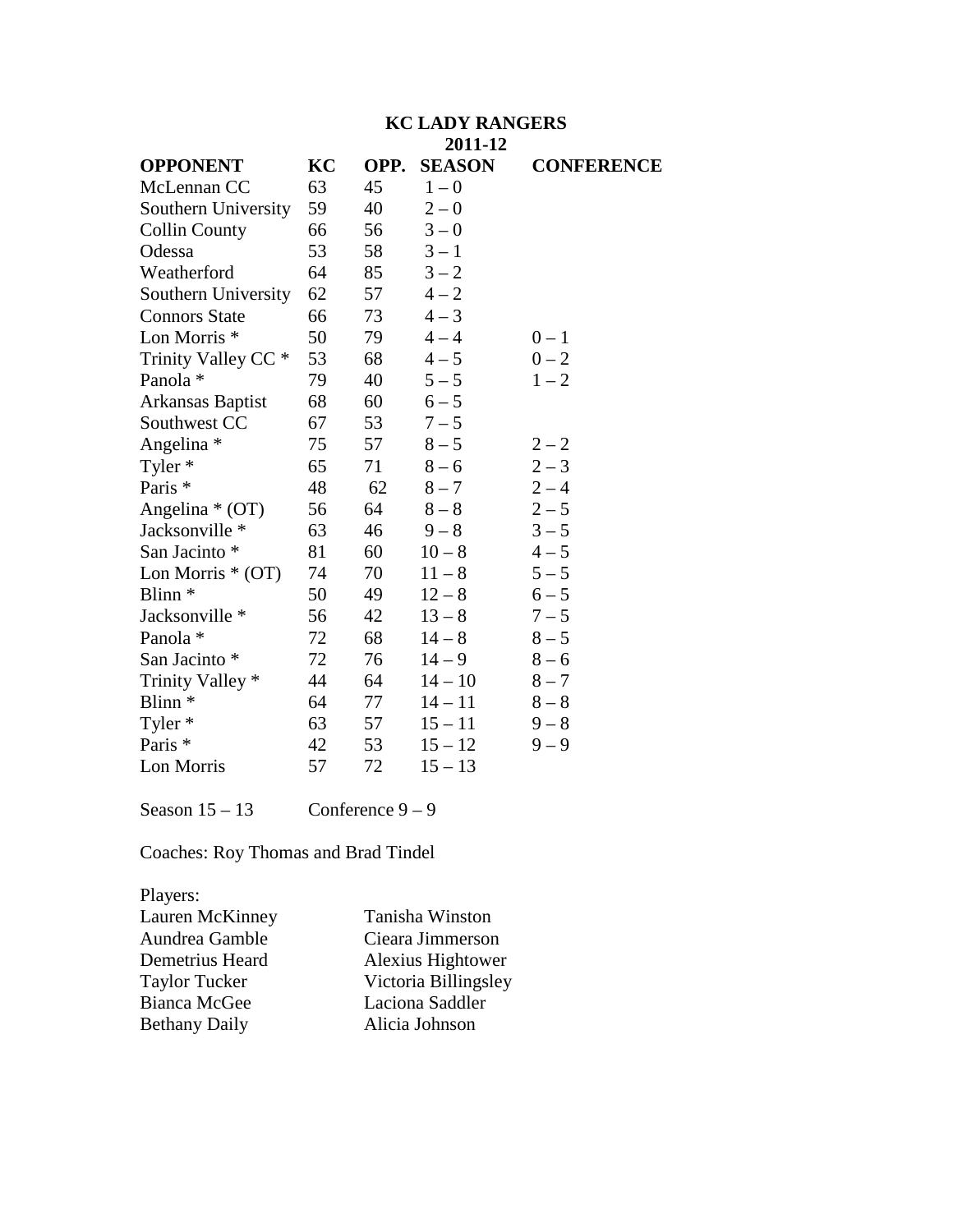|                               | <b>KC LADY RANGERS</b> |                        |                      |                   |  |  |
|-------------------------------|------------------------|------------------------|----------------------|-------------------|--|--|
|                               |                        |                        | 2012 - 2013          |                   |  |  |
| <b>OPPONENT</b>               | KC                     | OPP.                   | <b>SEASON</b>        | <b>CONFERENCE</b> |  |  |
| <b>Collin County</b>          | 61                     | 71                     | $0 - 1$              |                   |  |  |
| <b>Odessa College</b>         | 71                     | 60                     | $1 - 1$              |                   |  |  |
| <b>Weatherford College 75</b> |                        | 76                     | $1 - 2$              |                   |  |  |
| <b>Ranger</b>                 | 57                     | 49                     | $2 - 2$              |                   |  |  |
| <b>McLennan CC</b>            | 61                     | 56                     | $3 - 2$              |                   |  |  |
| <b>McLennan CC</b>            | 64                     | 62                     | $4 - 2$              |                   |  |  |
| Jacksonville*                 | 72                     | 60                     | $5 - 2$              | $1 - 0$           |  |  |
| <b>Arkansas Baptist</b>       | 38                     | 45                     | $5 - 3$              |                   |  |  |
| <b>Southwest Christian 81</b> |                        | 50                     | $6 - 3$              |                   |  |  |
| <b>San Jacinto</b>            | 55                     | 59                     | $6 - 4$              | $1 - 1$           |  |  |
| Panola                        | 52                     | 45                     | $7 - 4$              | $2 - 1$           |  |  |
| <b>Trinity Valley</b>         | 42                     | 78                     | $7 - 5$              | $2 - 2$           |  |  |
| <b>San Jacinto</b>            | 54                     | 37                     | $8 - 5$              | $3 - 2$           |  |  |
| <b>Paris</b>                  | 41                     | 27                     | $9 - 5$              | $4 - 2$           |  |  |
| <b>Angelina</b>               | 42                     | 47                     | $9 - 6$              | $4 - 3$           |  |  |
| <b>Blinn</b>                  | 47                     | 58                     | $9 - 7$              | $4 - 4$           |  |  |
| <b>Tyler</b>                  | 88                     | 58                     | $10 - 7$             | $5 - 4$           |  |  |
| Panola                        | 58                     | 61                     | $10 - 8$             | $5 - 5$           |  |  |
| <b>Trinity Valley</b>         | 45                     | 64                     | $10 - 9$             | $5 - 6$           |  |  |
| <b>Paris</b>                  | 33                     | 47                     | $10 - 10$            | $5 - 7$           |  |  |
| <b>Blinn</b>                  | 62                     | 71                     | $10 - 11$            | $5 - 8$           |  |  |
| <b>Jacksonville</b>           | 57                     | 59                     | $10 - 12$            | $5 - 9$           |  |  |
| <b>Tyler</b>                  | 56                     | 58                     | $10 - 13$            | $5 - 10$          |  |  |
| <b>Angelina</b>               | 53                     | 50                     | $11 - 13$            | $6 - 10$          |  |  |
| <b>Region XIV</b>             |                        |                        |                      |                   |  |  |
| <b>Jacksonville</b>           | 41                     | 57                     | $11 - 14$            |                   |  |  |
| <b>Kiera Phipps</b>           |                        |                        | <b>Gabby Jackson</b> |                   |  |  |
| <b>Tanisha Winston</b>        |                        | Cieara Jimmerson       |                      |                   |  |  |
| <b>Destiny Corley</b>         |                        |                        | Victoria Billingsley |                   |  |  |
| <b>Demoneyca Spivey</b>       |                        | <b>Maria Leaks</b>     |                      |                   |  |  |
| <b>Amanda Lawson</b>          |                        | <b>Bladine N'Goran</b> |                      |                   |  |  |

**Alexandria Samples**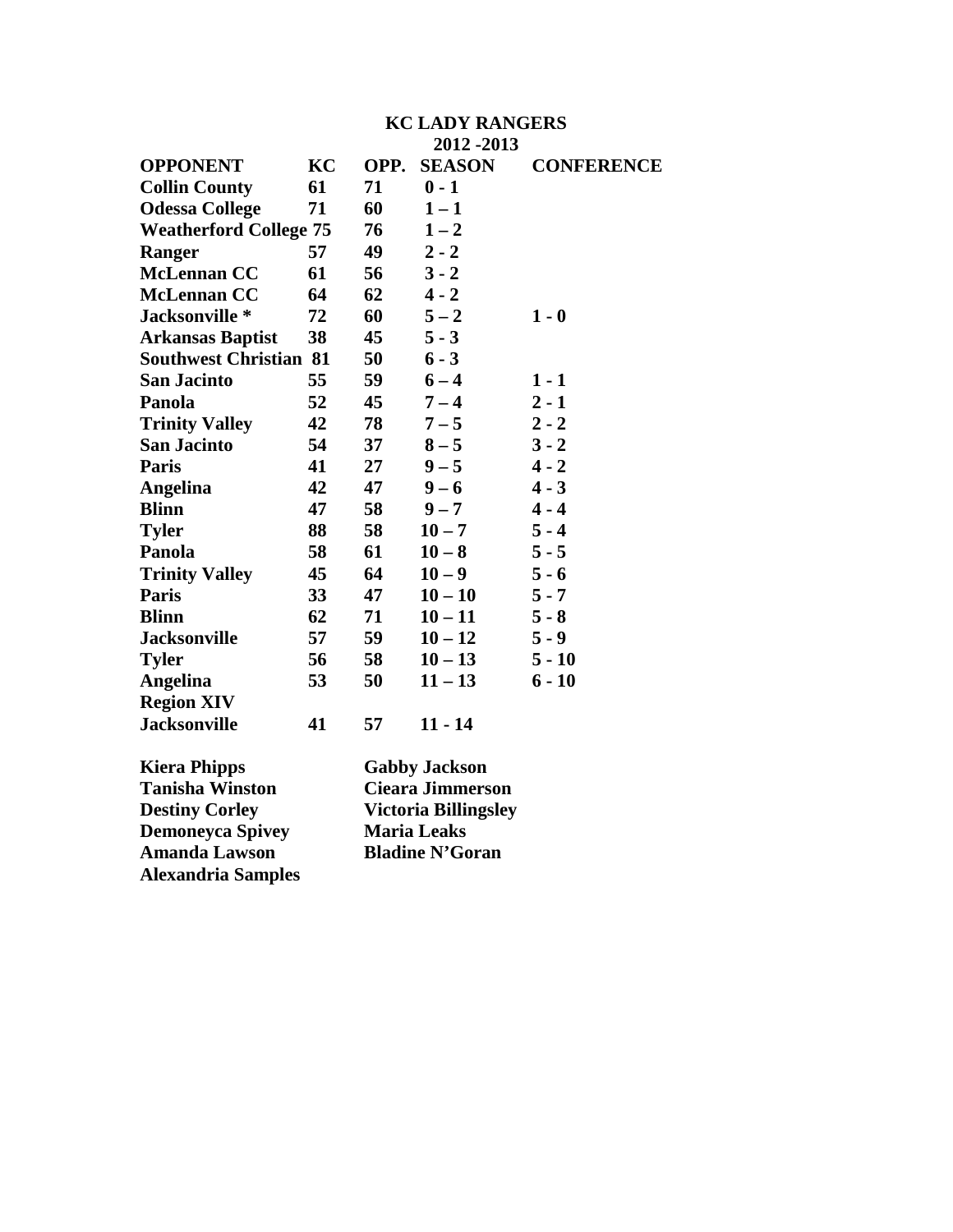|                               | <b>KC LADY RANGERS</b> |      |               |                   |
|-------------------------------|------------------------|------|---------------|-------------------|
|                               |                        |      | 2013-2014     |                   |
| <b>OPPONENT</b>               | KC                     | OPP. | <b>SEASON</b> | <b>CONFERENCE</b> |
| <b>Temple</b>                 | 45                     | 60   | $0 - 1$       |                   |
| <b>McClennan</b>              | 41                     | 54   | $0 - 2$       |                   |
| <b>Southern University 53</b> |                        | 43   | $1 - 2$       |                   |
| <b>Collin College</b>         | 58                     | 57   | $2 - 2$       |                   |
| <b>Arkansas Baptist</b>       | <b>Forfeit</b>         |      | $3 - 2$       |                   |
| Weatherford                   | 41                     | 69   | $3 - 3$       |                   |
| <b>McLennan CC</b>            | 67                     | 61   | $4 - 3$       |                   |
| Jacksonville *                | 64                     | 59   | $5 - 3$       | $1 - 0$           |
| Blinn $*(2OT)$                | 88                     | 92   | $5 - 4$       | $1 - 1$           |
| <b>Trinity Valley *</b>       | 48                     | 75   | $5 - 5$       | $1 - 2$           |
| <b>Arkansas Baptist</b>       | 62                     | 47   | $6 - 5$       |                   |
| <b>Southwest Christian 66</b> |                        | 37   | $7 - 5$       |                   |
| San Jacinto*                  | 81                     | 59   | $8 - 5$       | $2 - 2$           |
| Paris <sup>*</sup>            | 57                     | 59   | $8 - 6$       | $2 - 3$           |
| <b>Trinity Valley*</b>        | 41                     | 63   | $8 - 7$       | $2 - 4$           |
| <b>Bossier Parish*</b>        | 71                     | 48   | $9 - 7$       | $3 - 4$           |
| Jacksonville *                | 46                     | 48   | $9 - 8$       | $3 - 5$           |
| San Jacinto *                 | 73                     | 41   | $10 - 8$      | $4 - 5$           |
| Angelina *                    | 61                     | 52   | $11 - 8$      | $5 - 5$           |
| <b>Blinn</b> *                | 45                     | 66   | $11 - 9$      | $5 - 6$           |
| Tyler *                       | 60                     | 65   | $11 - 10$     | $5 - 7$           |
| Panola *                      | 60                     | 47   | $12 - 10$     | $6 - 7$           |
| Paris <sup>*</sup>            | 40                     | 48   | $12 - 11$     | $6 - 8$           |
| <b>Bossier Parish *</b>       | 65                     | 60   | $13 - 11$     | $7 - 8$           |
| Panola *                      | 44                     | 36   | $14 - 11$     | $8 - 8$           |
| Angelina *                    | 34                     | 60   | $14 - 12$     | $8-9$             |
| Tyler *                       | 57                     | 76   | $14 - 13$     | $8 - 10$          |
| <b>Regional</b>               |                        |      |               |                   |
| <b>Tyler</b>                  | 52                     | 69   | $14 - 14$     |                   |

**Coaches: Roy Thomas and Ketura Spotwood** 

| <b>Sha'Georgia Williams</b> | <b>Sha'Travern Ransom</b> |
|-----------------------------|---------------------------|
| <b>Imaobong Akpan</b>       | <b>Danesha Richardson</b> |
| <b>Destiney Coley</b>       | <b>Aubria Clifton</b>     |
| <b>DeMoneyca Spivey</b>     | <b>Macy De'Gruy</b>       |
| <b>Alexis Hill</b>          | <b>Harlie Greer</b>       |
| <b>Pre'Franz Dominick</b>   | <b>Judith Nwosa</b>       |

**Akpan makes All-TEC Team, Richardson honorable mention All-TEC**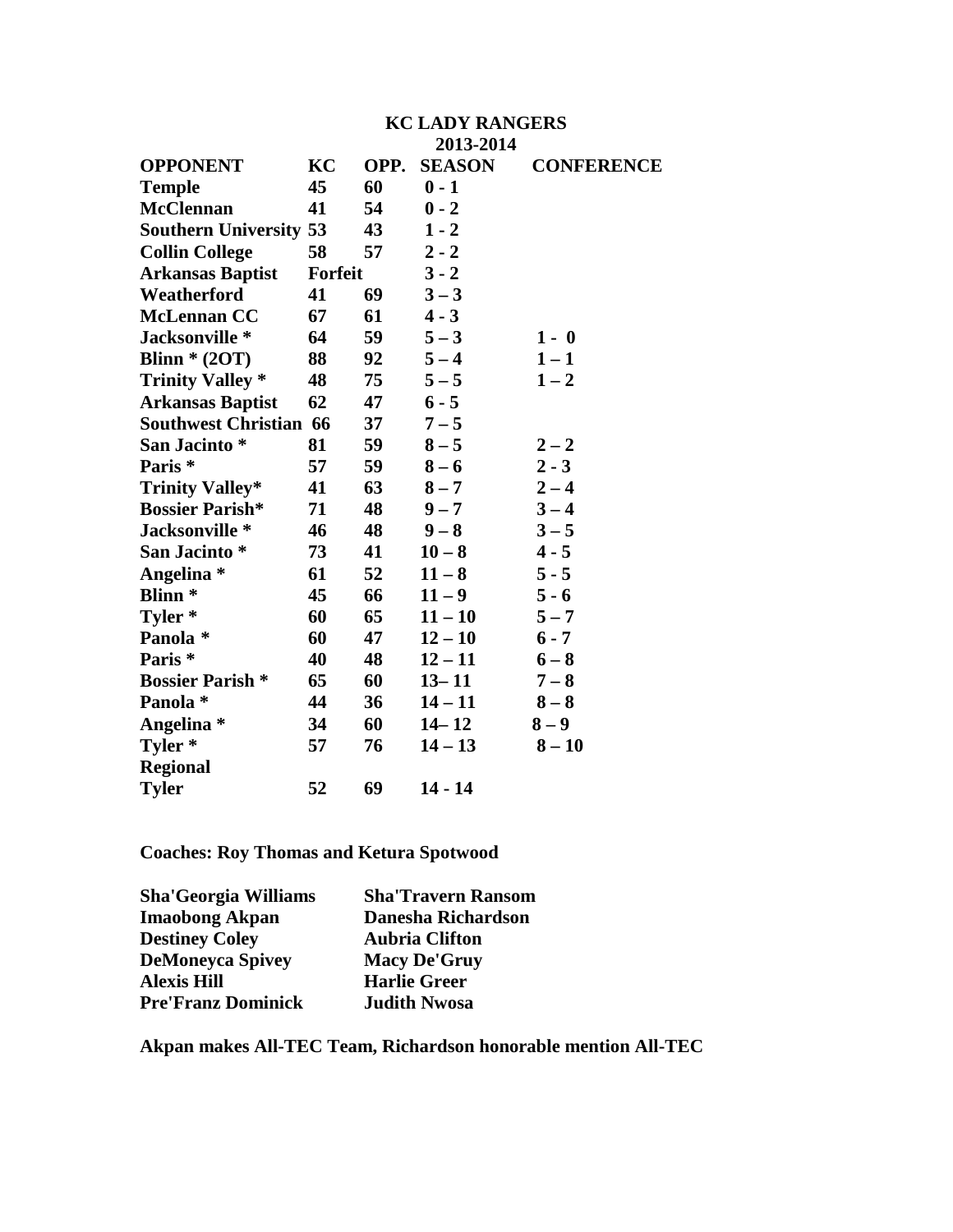|                          | KC LADY RANGERS |      |               |                   |
|--------------------------|-----------------|------|---------------|-------------------|
|                          | 2014-15         |      |               |                   |
| <b>OPPONENT</b>          | KC              | OPP. | <b>SEASON</b> | <b>CONFERENCE</b> |
| <b>Temple College</b>    | 74              | 44   | $0-1$         |                   |
| <b>McLennan College</b>  | 57              | 63   | $0-2$         |                   |
| <b>Mackie College</b>    | 89              | 55   | $1 - 2$       |                   |
| <b>Cisco College</b>     | 52              | 66   | $1 - 3$       |                   |
| <b>Odessa College</b>    | 61              | 66   | $1 - 4$       |                   |
| Angelina College*        | 64              | 67   | $1 - 5$       | $0 - 1$           |
| <b>Coastal Bend *</b>    | 67              | 51   | $2 - 5$       | $1 - 1$           |
| <b>East Texas Flight</b> | 92              | 27   | $3 - 5$       |                   |
| Blinn *                  | 54              | 68   | $3 - 6$       | $1 - 2$           |
| Coastal Bend *           | 81              | 62   | $4 - 6$       | $2 - 2$           |
| Angelina *               | 47              | 62   | $4 - 7$       | $2 - 3$           |
| <b>Texas Storm</b>       | 74              | 47   | $5 - 7$       |                   |
| <b>Blinn</b> *           | 60              | 61   | $5 - 8$       | $2 - 4$           |
| Jacksonville *           | 42              | 50   | $5 - 9$       | $2 - 5$           |
| <b>Bossier Parish *</b>  | 47              | 49   | $5 - 10$      | $2 - 6$           |
| <b>Trinity Valley *</b>  | 49              | 70   | $5 - 11$      | $2 - 7$           |
| Paris*                   | 49              | 37   | $6 - 11$      | $3 - 7$           |
| Panola *                 | 54              | 69   | $6 - 12$      | $3 - 8$           |
| San Jacinto *            | 67              | 105  | $6 - 13$      | $3 - 9$           |
| Tyler *                  | 50              | 85   | $6 - 14$      | $3 - 10$          |
| <b>Trinity Valley *</b>  | 51              | 74   | $6 - 15$      | 3 - 11            |
| <b>Bossier Parrish *</b> | 45              | 62   | $6 - 16$      | $3 - 12$          |
| Paris *                  | 53              | 49   | $7 - 16$      | 4 - 12            |
| Panola *                 | 55              | 65   | $7 - 17$      | $4 - 13$          |
| San Jacinto*             | 61              | 81   | $7 - 18$      | $4 - 14$          |
| Tyler *                  | 39              | 61   | $7 - 19$      | $4 - 15$          |
| Jacksonville *           | 43              | 57   | $7 - 20$      | 4 - 16            |

# **Coaches: Roy Thomas and Ketura Spotwood**

Imaobong Akpan Destiny Climpson **Mariah Hopkins** Crystal Nero Deshawmta Lyday<br>Pre'Franz Dominick

Darreigon Clark **Robbin Smith Adrianna Edwards**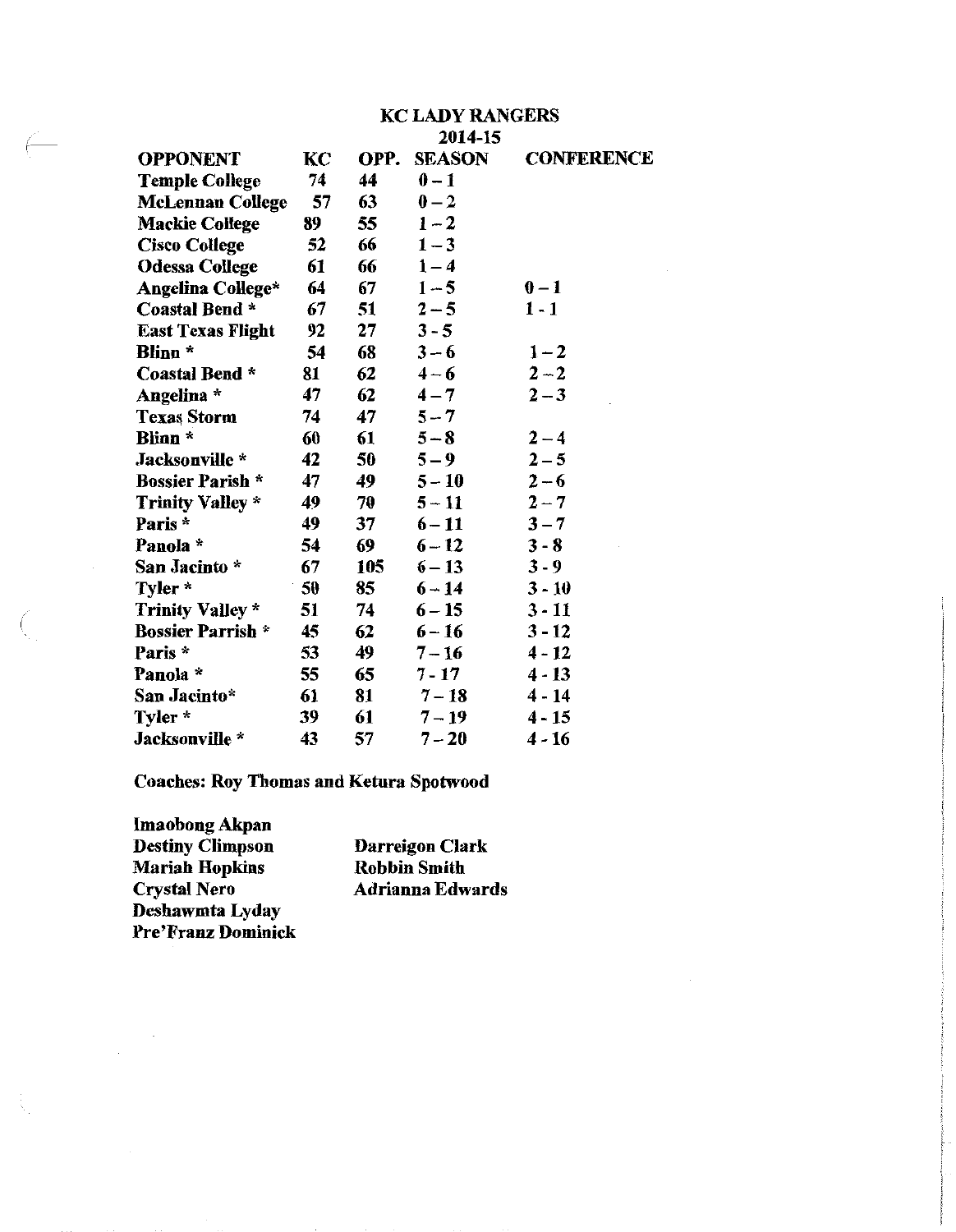|                               | KC LADY RANGERS |      |               |                   |
|-------------------------------|-----------------|------|---------------|-------------------|
|                               |                 |      | 2015-16       |                   |
| <b>OPPONENT</b>               | KC              | OPP. | <b>SEASON</b> | <b>CONFERENCE</b> |
| <b>McLennan College</b>       | 54              | 53   | $1-0$         |                   |
| <b>Temple College</b>         | 77              | 57   | $2 - 0$       |                   |
| Southwest Christian 66        |                 | 41   | $3 - 0$       |                   |
| 903 Elite                     | 93              | 46   | $4-0$         |                   |
| <b>Cisco College</b>          | 66              | 41   | $5 - 0$       |                   |
| <b>Collin County</b>          | 66              | 76   | $5 - 1$       |                   |
| Angelina College*             | 66              | 61   | $6 - 1$       | $1-0$             |
| Coastal Bend *                | 73              | 70   | $7 - 1$       | $2 - 0$           |
| <b>Seminole College</b>       | 53              | 64   | $7 - 2$       |                   |
| <b>Collin College</b>         | 43              | 61   | $7 - 3$       |                   |
| Blinn *                       | 81              | 74   | $8 - 3$       | $3 - 0$           |
| Coastal Bend *                | 67              | 57   | $9 - 3$       | $4-0$             |
| Angelina *                    | 64              | 67   | $9 - 4$       | $4 - 1$           |
| Southwest Christian W Forfeit |                 |      | $10 - 4$      |                   |
| Blinn *                       | 69              | 73   | $10 - 5$      | $4 - 2$           |
| Jacksonville *                | 76              | 77   | $10 - 6$      | $4 - 3$           |
| <b>Bossier Parrish *</b>      | 67              | 71   | $10 - 7$      | $4 - 4$           |
| <b>Trinity Valley *</b>       | 60              | 74   | $10 - 8$      | $4 - 5$           |
| Paris *                       | 58              | 78   | $10 - 9$      | $4 - 6$           |
| Panola *                      | 74              | 69   | $11 - 9$      | $5 - 6$           |
| San Jacinto *                 | 69              | 80   | $11 - 10$     | $5 - 7$           |
| Tyler *                       | 66              | 65   | $12 - 10$     | $6 - 7$           |
| 903 Elite                     | 88              | 18   | $13 - 10$     |                   |
| Trinity Valley *              | 45              | 68   | $13 - 11$     | $6 - 8$           |
| <b>Bossier Parrish *</b>      | 71              | 67   | $14 - 11$     | $7 - 8$           |
| Paris *                       | 74              | 60   | $15 - 11$     | $8 - 8$           |
| Panola *                      | 70              | 71   | 15 - 12       | $8 - 9$           |
| San Jacinto*                  | 56              | 48   | $16 - 12$     | $9 - 9$           |
| Tyler *                       | 66              | 72   | $16 - 13$     | $9 - 10$          |
| Jacksonville *                | 77              | 83   | $16 - 14$     | $9 - 11$          |

**Coaches: Anna Nimz and Mike Brown** 

**Lyrik Williams** Kiera Tate **Mercedes Busby Aliyah Bernard** Ke'Asha Oliver Adrianna Edwards **Shantrice Picking Dominique Thomas KeKeBarber** 

All-Conference Lyrik Williams and Dominique Thomas